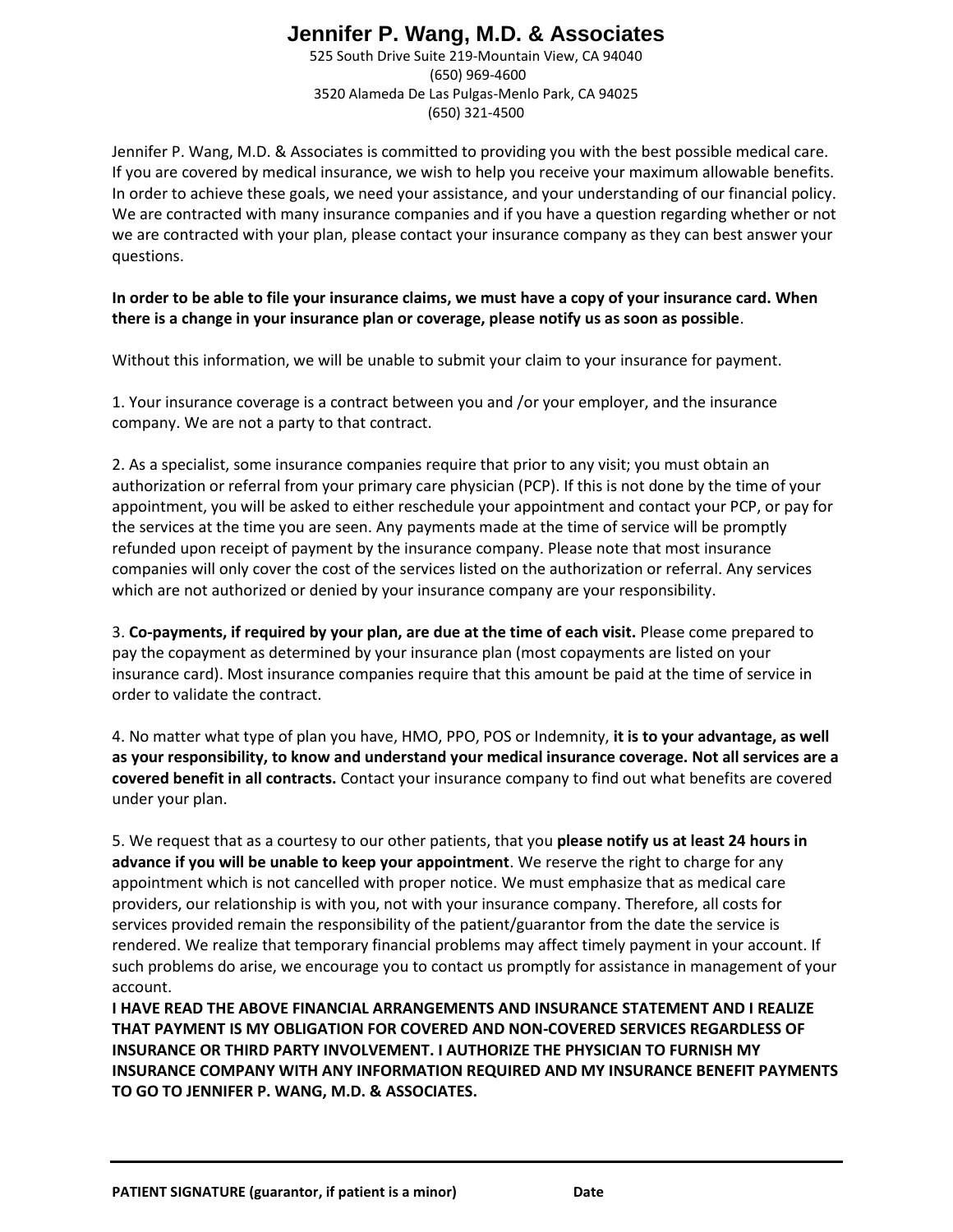## **Jennifer P. Wang, M.D. and Associates Consent for Dilating Eye Drops**

Dilating drops are used to dilate or enlarge the pupils of the eye to allow the physician to get a better view of the inside of your eye. Dilating drops frequently blur vision for a length of time, which varies from person to person and may make bright lights bothersome. It is not possible for your physician to predict how much your vision will be affected. The eye drops are necessary to give the doctor the best view of the inside of my eye.

\_\_\_\_\_\_ Yes, I choose to have my eyes dilated. **I will ask the staff for assistance if my vision is markedly affected.**

No, I choose not to have dilation.

### **\_\_\_\_\_\_\_\_\_\_\_\_\_\_\_\_\_\_\_\_\_\_\_\_\_\_\_\_\_\_\_\_\_\_\_\_\_\_\_\_\_\_\_\_\_\_\_\_\_\_\_\_\_\_\_\_\_\_\_\_\_\_\_\_\_\_\_\_ Consent for Refraction**

In addition to the medical eye evaluation, refraction is the process of determining if there is a need for corrective eyeglasses. It is an essential part of an eye examination and necessary to write a prescription for glasses. It is NOT a covered service by Medicare or most medical insurance plans. These plans consider refraction a "vision" service not a "medical" service. Our office fee for refraction is **\$67**. We appreciate your payment today.

\_\_\_\_\_\_ Yes, I choose to have refraction, I may need a prescription for glasses or contacts No, I choose not to have refraction; I do not want a prescription for glasses or contacts.

#### **\_\_\_\_\_\_\_\_\_\_\_\_\_\_\_\_\_\_\_\_\_\_\_\_\_\_\_\_\_\_\_\_\_\_\_\_\_\_\_\_\_\_\_\_\_\_\_\_\_\_\_\_\_\_\_\_\_\_\_\_\_\_\_\_\_\_\_\_\_\_\_\_\_\_\_ Consent for HRT (Heidelberg Retinal Tomography) OPTIONAL SERVICE**

HRT is a highly advanced laser scanning system that can take a baseline digital image of the optic nerve. This baseline image allows close monitoring of any changes to the optic nerve that may occur in the future, assisting in the detection of Glaucoma. The HRT scans the innermost layers of the retina. There is no discomfort and is safe.

Unless you currently have these diseases it is for screening purposes only and will not be covered by your medical insurance. This test is optional although our doctors would like to recommend this. The fee is **\$59** for this screening. We appreciate your payment today.

\_\_\_\_\_\_ Yes, I choose to have HRT No, I choose not to have HRT

Form consent for mvpa.doc

Print Name **Signature (Parent for minor)** Date

 $\_$  , and the set of the set of the set of the set of the set of the set of the set of the set of the set of the set of the set of the set of the set of the set of the set of the set of the set of the set of the set of th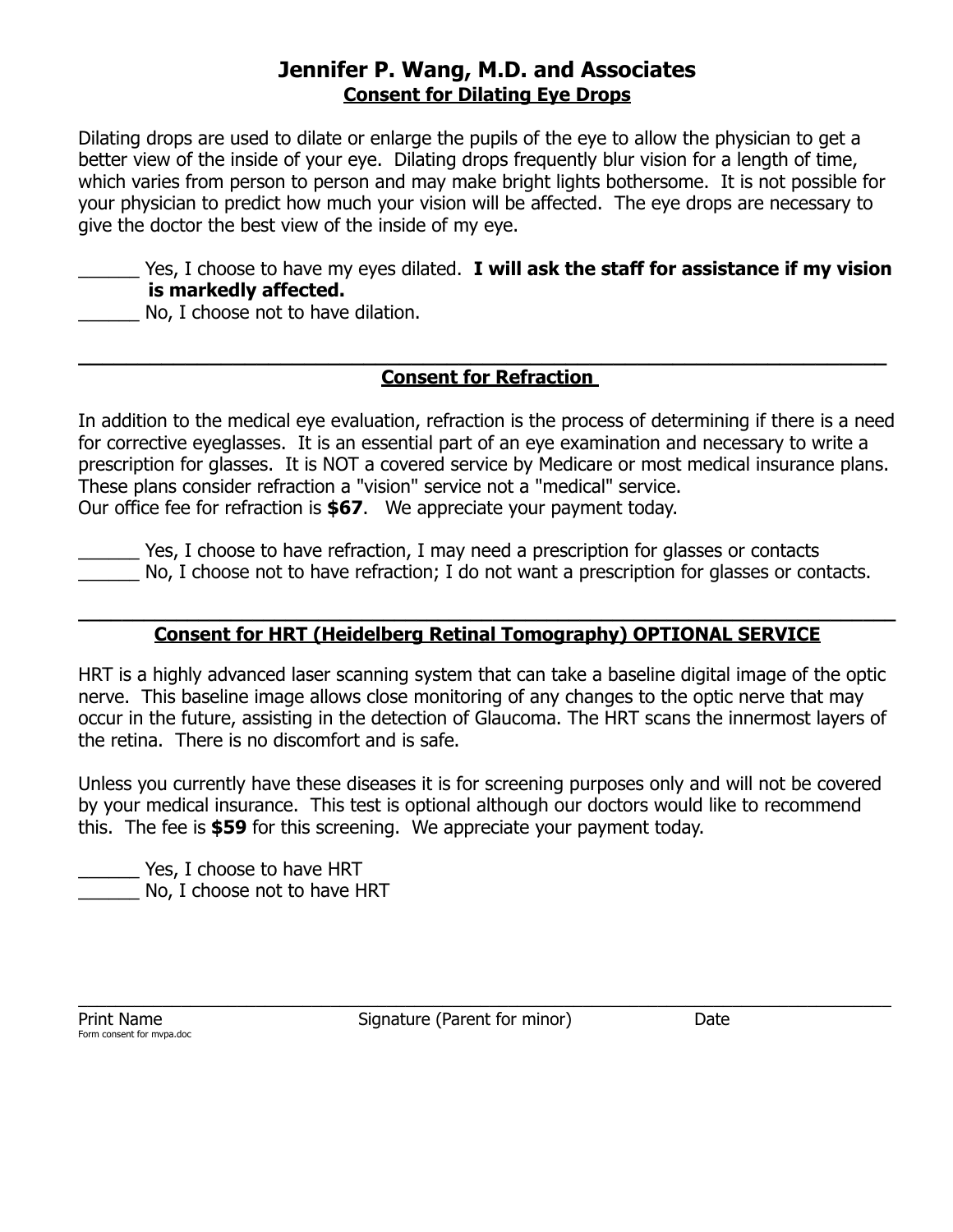### **Dr. Jennifer Wang M.D. General Health and Medical Questionnaire**

|                                                                                                                | Age: ______ DOB: _____/ ____/ ______ Sex: M or F Primary Care Physician: _____________ |           |            |                |  |  |  |
|----------------------------------------------------------------------------------------------------------------|----------------------------------------------------------------------------------------|-----------|------------|----------------|--|--|--|
|                                                                                                                |                                                                                        |           |            |                |  |  |  |
| PATIENT HISTORY ** Use back if necessary                                                                       |                                                                                        |           |            |                |  |  |  |
|                                                                                                                |                                                                                        |           |            |                |  |  |  |
| List any medications: include all prescriptions and non-prescriptions (ex: aspirin)? ______________            |                                                                                        |           |            |                |  |  |  |
| Are you allergic to any medications? Yes or No (If yes,                                                        |                                                                                        |           |            |                |  |  |  |
| List all major illnesses or injuries (glaucoma, diabetes, high blood pressure, heart attack, concussion, etc.) |                                                                                        |           |            |                |  |  |  |
|                                                                                                                |                                                                                        |           |            |                |  |  |  |
| List any surgeries you have had: (cataract, appendectomy)                                                      |                                                                                        |           |            |                |  |  |  |
| Have you ever had a blood transfusion? Yes No Do you wear glasses? Yes No<br><b>Contacts?</b><br>Yes No        |                                                                                        |           |            |                |  |  |  |
| Do you have problems in the following areas?                                                                   |                                                                                        | <b>No</b> | <b>Yes</b> | <b>Details</b> |  |  |  |
| Females: pregnant, nursing.                                                                                    |                                                                                        |           |            |                |  |  |  |
| General Constitution: fever, weight loss or gain,<br>tired, etc.                                               |                                                                                        |           |            |                |  |  |  |
| Ears, Nose, Throat: stuffy nose, ear ache, cough,                                                              |                                                                                        |           |            |                |  |  |  |
| dry mouth, hard of hearing, etc.                                                                               |                                                                                        |           |            |                |  |  |  |
| Cardiovascular: high blood pressure, racing pulse,                                                             |                                                                                        |           |            |                |  |  |  |
| etc.                                                                                                           |                                                                                        |           |            |                |  |  |  |
| Respiratory: congestion, wheezing short of breath,                                                             |                                                                                        |           |            |                |  |  |  |
| etc.                                                                                                           |                                                                                        |           |            |                |  |  |  |
| Gastrointestinal: stomach upset, diarrhea,                                                                     |                                                                                        |           |            |                |  |  |  |
| constipation, hernia, ulcers, etc.                                                                             |                                                                                        |           |            |                |  |  |  |
| Genital, Kidney, Bladder: painful, frequent                                                                    |                                                                                        |           |            |                |  |  |  |
| urination, impotence, jaundice, etc.                                                                           |                                                                                        |           |            |                |  |  |  |
| Muscles, Bones, Joints: pain, stiffness, swelling,                                                             |                                                                                        |           |            |                |  |  |  |
| cramps, arthritis, etc.                                                                                        |                                                                                        |           |            |                |  |  |  |
| Skin: acne, warts, growths, rash, etc.                                                                         |                                                                                        |           |            |                |  |  |  |
| Neurological: numbness, headache, seizures,                                                                    |                                                                                        |           |            |                |  |  |  |
| paralysis, etc.                                                                                                |                                                                                        |           |            |                |  |  |  |
| Psychiatric: anxiety, depression, insomnia, etc.                                                               |                                                                                        |           |            |                |  |  |  |
| Endocrine: diabetes, hypothyroid, etc.                                                                         |                                                                                        |           |            |                |  |  |  |
| Blood, Lymph: bleeding, high cholesterol, anemia<br>related to transfusion, etc.                               |                                                                                        |           |            |                |  |  |  |
| Allergic, Immunologic: sneezing, swelling, redness,                                                            |                                                                                        |           |            |                |  |  |  |
| itching, hives, lupus, etc.                                                                                    |                                                                                        |           |            |                |  |  |  |
|                                                                                                                |                                                                                        |           |            |                |  |  |  |

#### **FAMILY HISTORY**

Has any member of your family had any of these diseases? (circle all that apply) Yes No Unknown **Blindness, Cataract, Glaucoma, Diabetes, Hypertension, Heart Disease, Stroke, Cancer, Thyroid Disease, Arthritis, Other inheritable disease:**

#### **SOCIAL HISTORY**

| Does your vision with correction limit any daily living (driving, reading, sports, work, hobbies, etc.)? Yes No |     |     |            |            |            |             |
|-----------------------------------------------------------------------------------------------------------------|-----|-----|------------|------------|------------|-------------|
| Do you drink alcohol? No                                                                                        |     | Yes | occasional | 1 dav      | $2-3$ day  | 4+ day      |
| Do you smoke?                                                                                                   | No. | Yes | occasional | ½ pack day | 1 pack day | 1+ pack day |